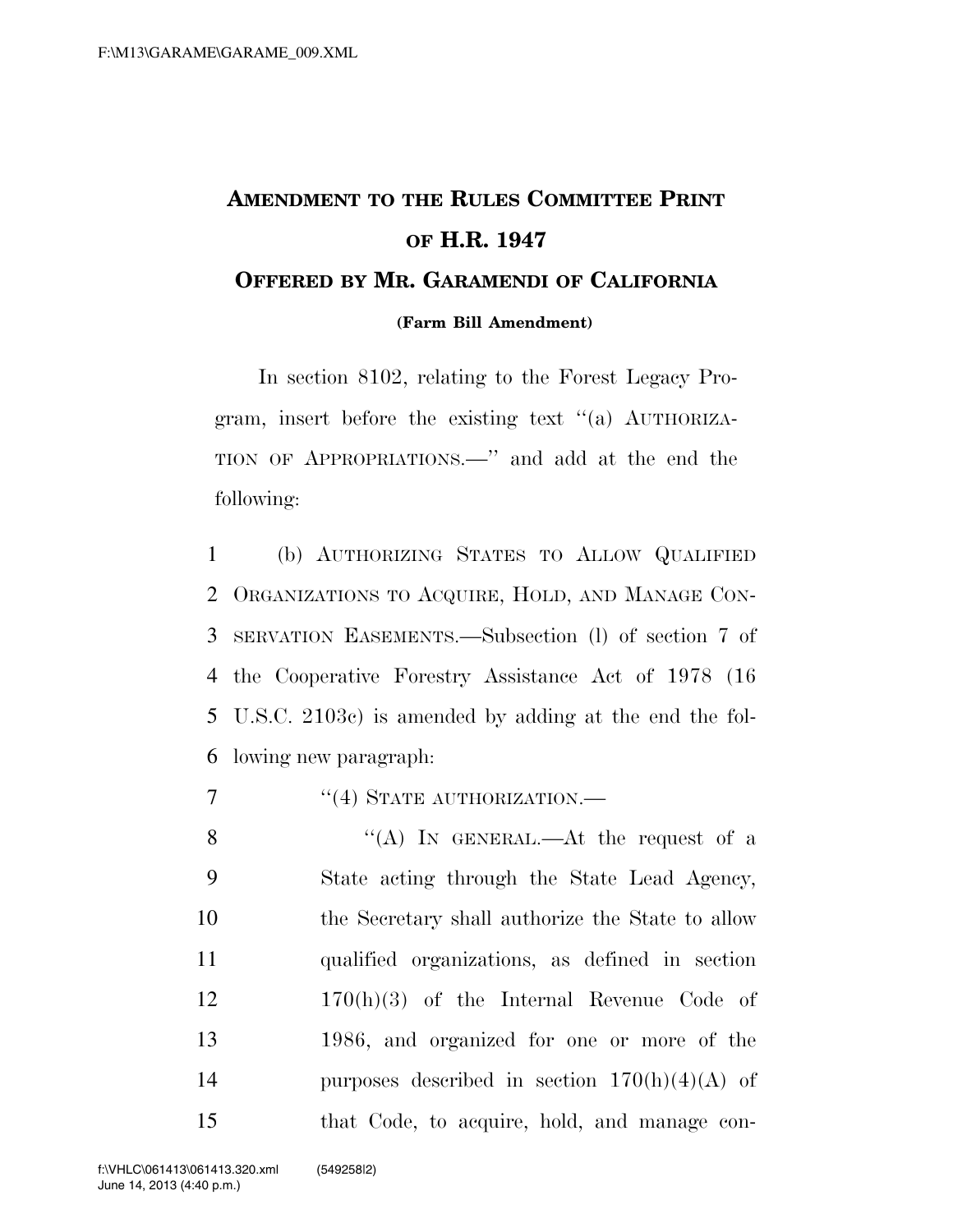servation easements, using funds granted to the State under this subsection, for purposes of the Forest Legacy Program in the State.

4 "(B) ELIGIBILITY.—To be eligible to ac- quire and manage conservation easements under this paragraph, a qualified organization described in subparagraph (A) must dem- onstrate to the Secretary the abilities necessary to acquire, monitor, and enforce interests in forestland consistent with the Forest Legacy Program and the assessment of need for the State.

 ''(C) REVERSION.—If the Secretary, or a State acting through the State Lead Agency, makes any of the determinations described in subparagraph (D) with respect to a conserva- tion easement acquired by a qualified organiza-18 tion under the authority of subparagraph (A)— ''(i) all right, title, and interest of the qualified organization in and to the con- servation easement shall terminate; and 22 ''(ii) all right, title, and interest in and to the conservation easement shall re-vert to the State or other qualified des-

ignee as approved by the State.